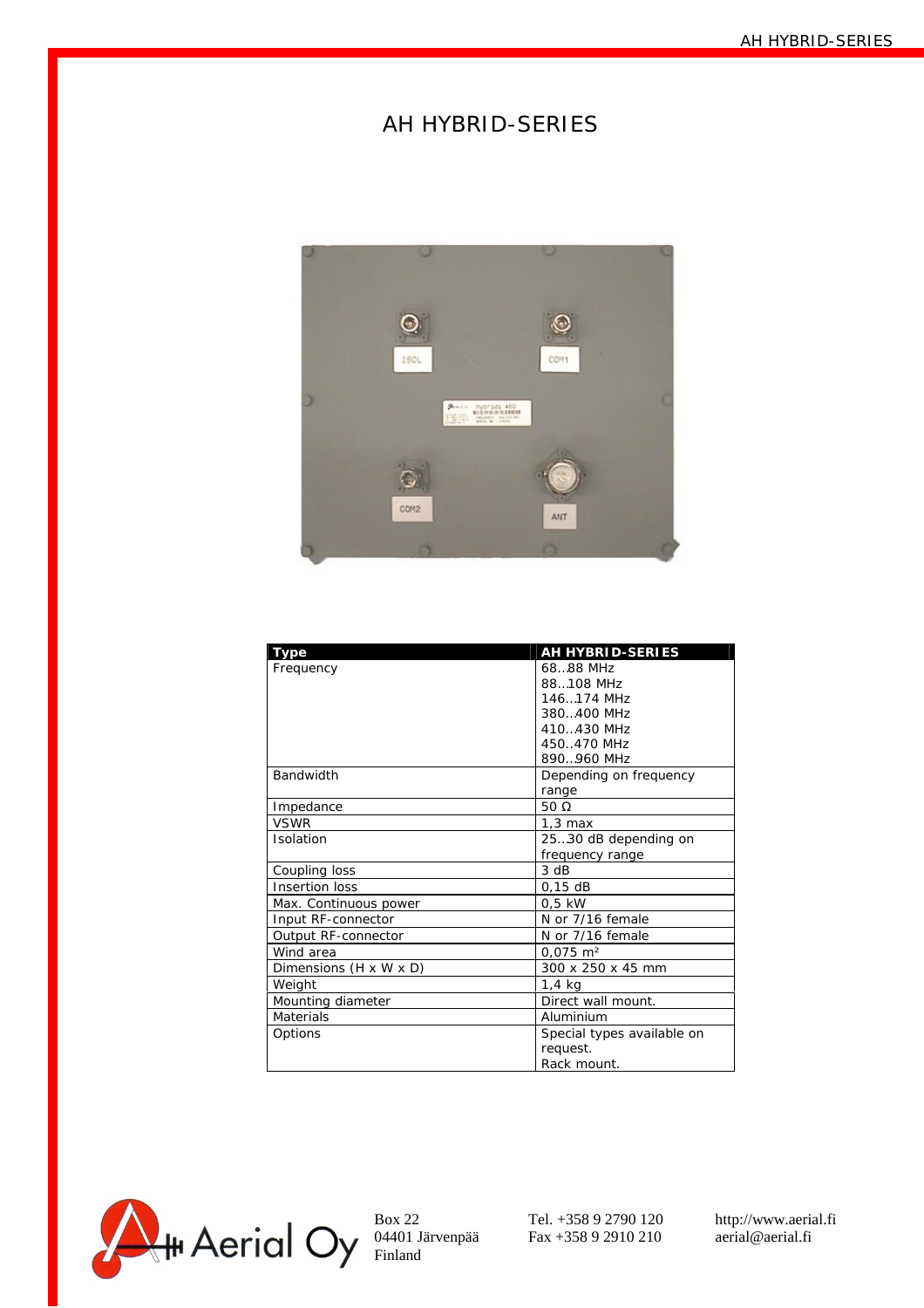## ASYMMETRIC POWER DIVIDER / HYBRID AH2100-09-F71



| Type                   | AH2100-09-F71                   |
|------------------------|---------------------------------|
| Frequency              | $1, 72, 5$ GHz                  |
| Bandwidth              | $0,8$ GHz                       |
| Impedance              | 50 $\Omega$                     |
| <b>VSWR</b>            | $1.5 \text{ max}$               |
| Isolation              | $\geq$ 15 dB                    |
| Coupling loss          | 4,5dB                           |
| Insertion loss         | #1 Output 1 dB                  |
|                        | #2 Output 9 dB                  |
| Max. Continuous power  | 50 W                            |
| RF-connector           | 7/16 female                     |
| Dimensions (H x W x D) | 80 x 100 x 40 mm                |
| Weight                 | $0.5$ kg                        |
| Mounting               |                                 |
| <b>Materials</b>       | Aluminium, brass                |
| Options                | Connectors                      |
|                        | max power                       |
|                        | High performance on narrow band |

\* Isolation port requires a termination



 $0.4401$  Järvenpää Fax +358 9 2910 210 aerial@aerial.fi<br>Finland Fax +358 9 2910 210 aerial@aerial.fi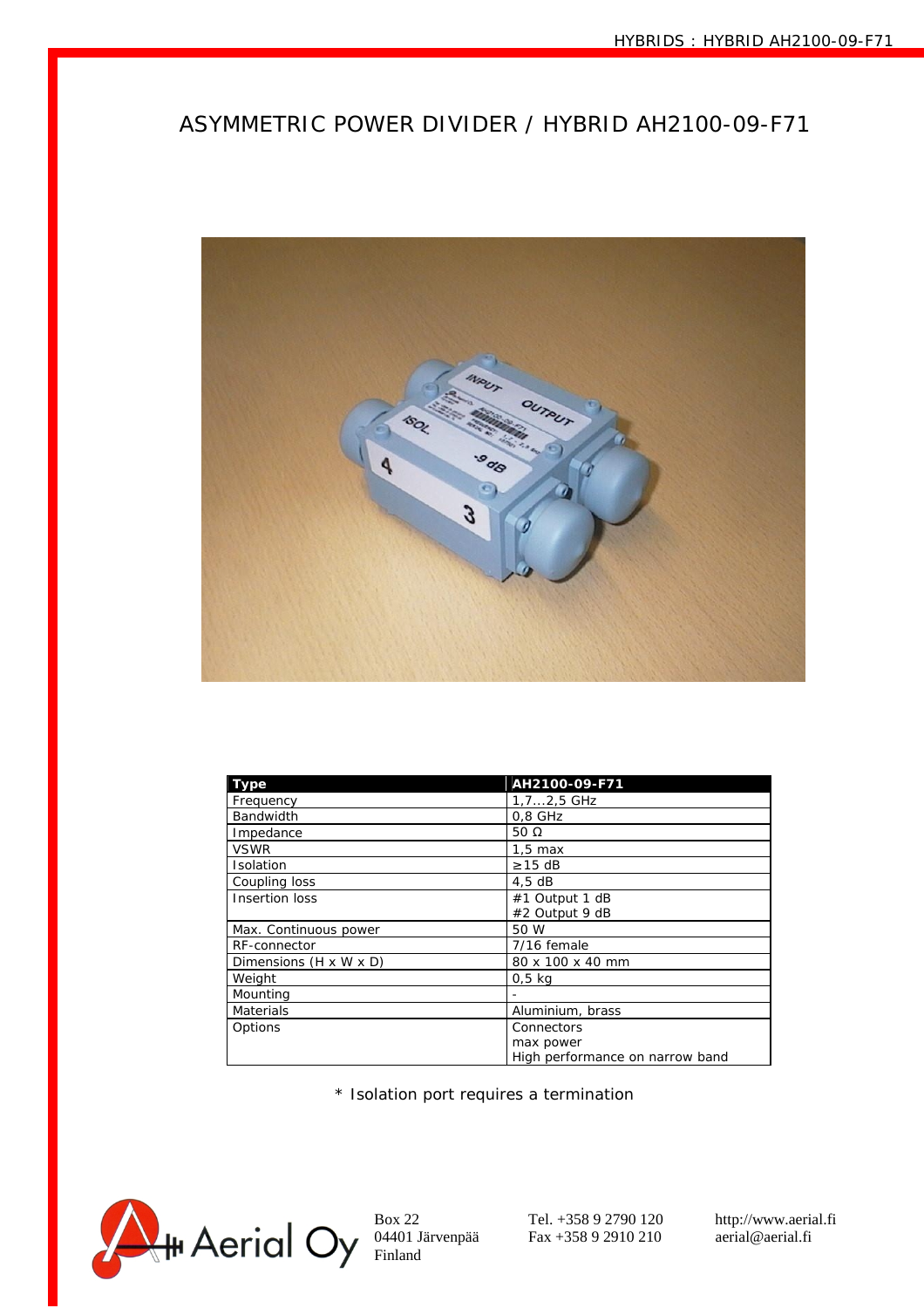## AMUX925-4/1-FN1



| <b>Type</b>                     | AMUX925-4/1-FN1                                                                                                     |
|---------------------------------|---------------------------------------------------------------------------------------------------------------------|
| Frequency                       | 870960 MHz                                                                                                          |
| Impedance                       | 50 $\Omega$                                                                                                         |
| Return loss:                    |                                                                                                                     |
| Inputs                          | $\geq$ 9dB (SWR $\leq$ 2.0)                                                                                         |
| Output                          | $\geq$ 21dB (SWR $\leq$ 1.2)                                                                                        |
| Transmission attenuation        | $6.0 + 0.5$ dB                                                                                                      |
| Isolation between inputs        | >17db                                                                                                               |
| Max. countinuous power          | 2W                                                                                                                  |
| RF connector                    | N female                                                                                                            |
| Dimensions                      | 200x70x70mm                                                                                                         |
| Weight                          | $0.45$ kg                                                                                                           |
| <b>Materials</b>                | Aluminium                                                                                                           |
| Options/addditional information | -for combining 2 to 4 GSM<br>modules to one antenna<br>-all not used inputs must be<br>terminated with 50Ω 1W load. |
|                                 |                                                                                                                     |



04401 Järvenpää Fax +358 9 2910 210 aerial@aerial.fi<br>Finland Fax +358 9 2910 210 aerial@aerial.fi